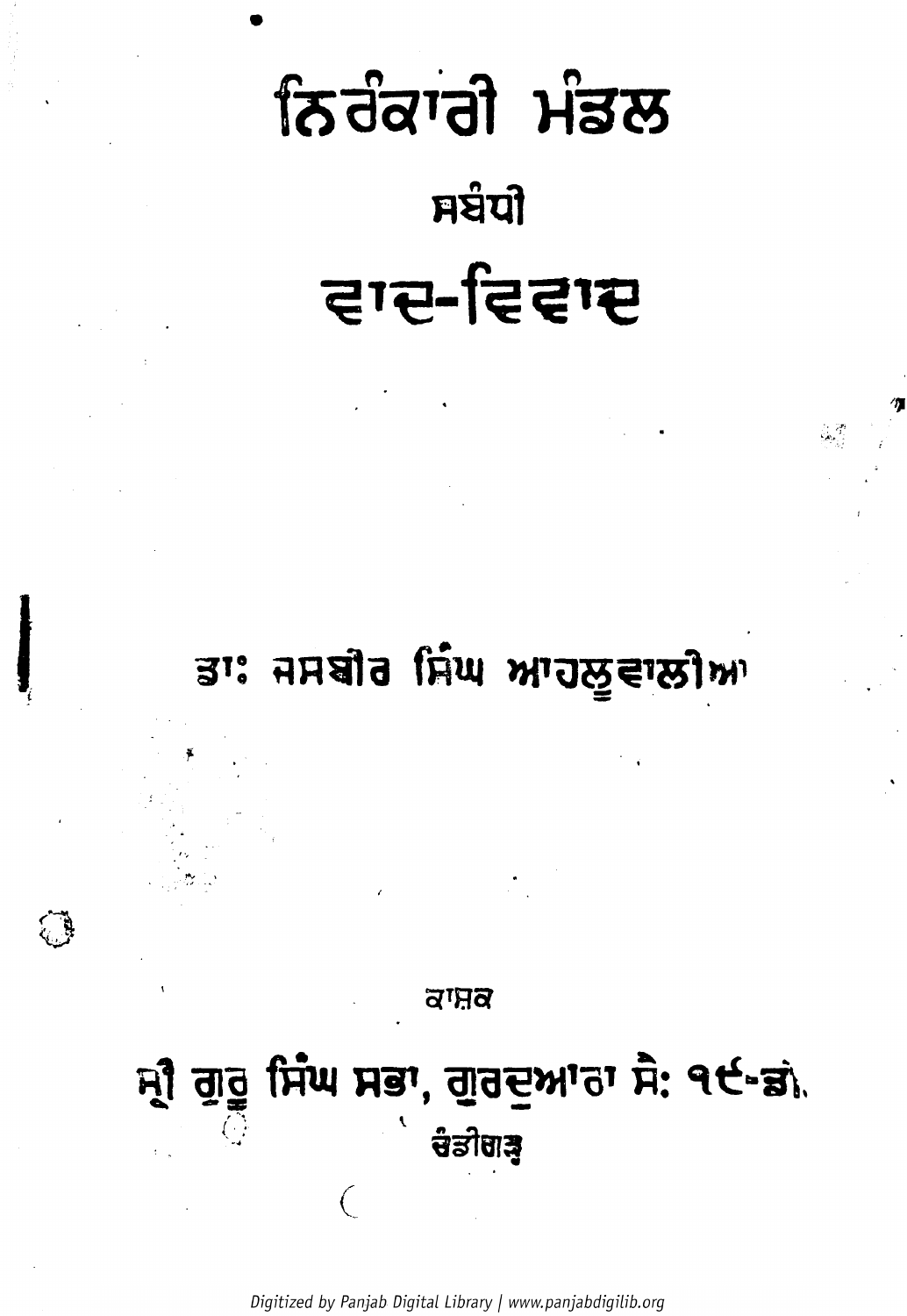#### ਲੌਖਕ ਬਾਰੇ

ਬਤੌਰ ਪੰਜਾਥੀ ਲੇਖਕ ਤੇ ਸਿੱਖ ਵਿਦਵਾਨ ਡਾ: ਜਸਬੀਰ ਸਿੰਘ ਆਹਲੂਵਾਲੀਆ ਥ੍ਧੀ-ਜੀਵੀਆਂ **ਢੀ** ਨਵੀ' ਪੀੜ੍ਹੀ ਵਿੱਚ ਪ੍ਰਮੁਖ ਸਥਾਨ ਰੱਖਦੇ ਹਨ। ਪੰਜਾਬੀ .<br>ਭਾਹਿਤ ਦੇ ਇਤਿ<mark>ਹਾਸ ਵਿੱਚ ਆਧੁਨਿਕਤਾ ਦੀ ਲਹਿਰ ਦ</mark>ੇ ਮੌਢੀ ਤਸਵੱਰ ਹੁੰਦੇ 15 1

ਡਾ: ਆਹਲੂਵਾਲੀਆ ਨੇ ਆਪਣੀ ਪੁਸਤਕ—ਸਿੱਖ ਫ਼ਲਸਫ਼ੇ ਦੀ ਭੂਮਿਕਾ— ਵਿੱਚ ਸਿਖ ਸਿਧਾਂਤ **ਦਾ ਆਧੁਨਿਕ ਪੱਛਮੀ ਫ਼ਲ**ਸਫੇ ਦੀ ਪਰਿਭਾਸ਼ਾ ਵਿੱਚ ਡੂੰਘਾ ਤੇ ਮੈਲਕ ਅਧਿਐਨ ਪ੍ਰਸਤੁਤ ਕੀਤਾ ਹੈ ।

1973 ਵਿੱਚ ਡਾ: ਆਹਲੂਵਾਲੀਆ ਨੇ ਮਾਸਕੋ ਵਿਖੇ ਹੋਈ ਐਤਰ-ਰਾਸ਼ਟਰੀ **ਭਾਨਫ੍ਰੰਸ ਵਿੱਚ ਭਾਰਤ ਦੀ ਨੁਮਾਇੰਦਗੀ ਕੀਤੀ ਸੀ** ਡੇ 1974 ਵਿੱਚ ਨੈਰੋਬੀ ਯੂਨੀਵਰਸਿਟੀ ਤੇ ਕੀਨੀਆ ਸਿੱਖ ਸਟੂਡੈ<sup>•</sup>ਟਸ ਫ਼ੈਡਰੇਸ਼ਨ ਦੇ ਸੱਦਾ-ਪੱਤਰ ਤੇ ਸਿੱਖ ਭਸ਼ਸ਼ਟੇ ਸਬੰਧੀ ਲੈਕਚਰ ਦਿਤੇ ।

ਡਾ: ਜਸਬੀਰ ਸਿੰਘ ਪੰਜਾਬੀ ਯੂਠੀਵਰਸਿਟੀ ਵਿਖੇ ਯੋਜਨਾਂ ਤੇ ਵਿਕਾਸ *ਵਿਭਾਗ ਦੇ* ਮੁਖੀ ਤੇ ਪੰਜਾਬ ਸਟੇਟ ਯੂਨੀਵਰਸਿਟੀ ਟੈਕਸਟ ਬੁੱਕ ਬੌਰਡ ਚੇ ਪਹਿਲੋਂ ਡਾਇਵੈਕਟਰ ਰਹਿ ਚੁਕੇ ਹਨ ।

ਸਾਡੀ ਬੇਨਤੀ ਤੇ ਸਿਆਸਤ ਦੇ ਵਕਤੀ ਤਕਾਜ਼ਿਆਂ ਤੋਂ ਉਤਾਂਹ ਉਠ ਕੇ ਨਿੰਰਕਾਰੀ ਮੰਡਲ ਸਬੰਧੀ ਚਲ ਰਹੇ ਵਾਦ-ਵਿਵਾਦ ਨੂੰ ਡਾ: ਜਸਬੀਰ ਸਿੰਘ ਆਹਲੂਵਾਲੀਆ ਨੇ ਇਸ ਲੇਖ ਵਿਚ ਅਕਾਦਮਕ ਪੱਧਰ ਤੇ ਦਿਸ਼ਟੀ-ਗੋਚਰ ਕੀਤਾ ਹੈ।

ਪ੍ਰਕਾਸ਼ਕ

ਚਾਲੀ ਹਜ਼ਾਰ ਕਾਪੀਆਂ ਪਹਿਲਾ ਪ੍ਰਿੰਟ : ਵੈਕਸ ਪੋਪਲੀ ਪ੍ਰਿੰਟਿੰਗ ਪ੍ਰੈਸ, ਚੰਡੀਗੜ੍ਹ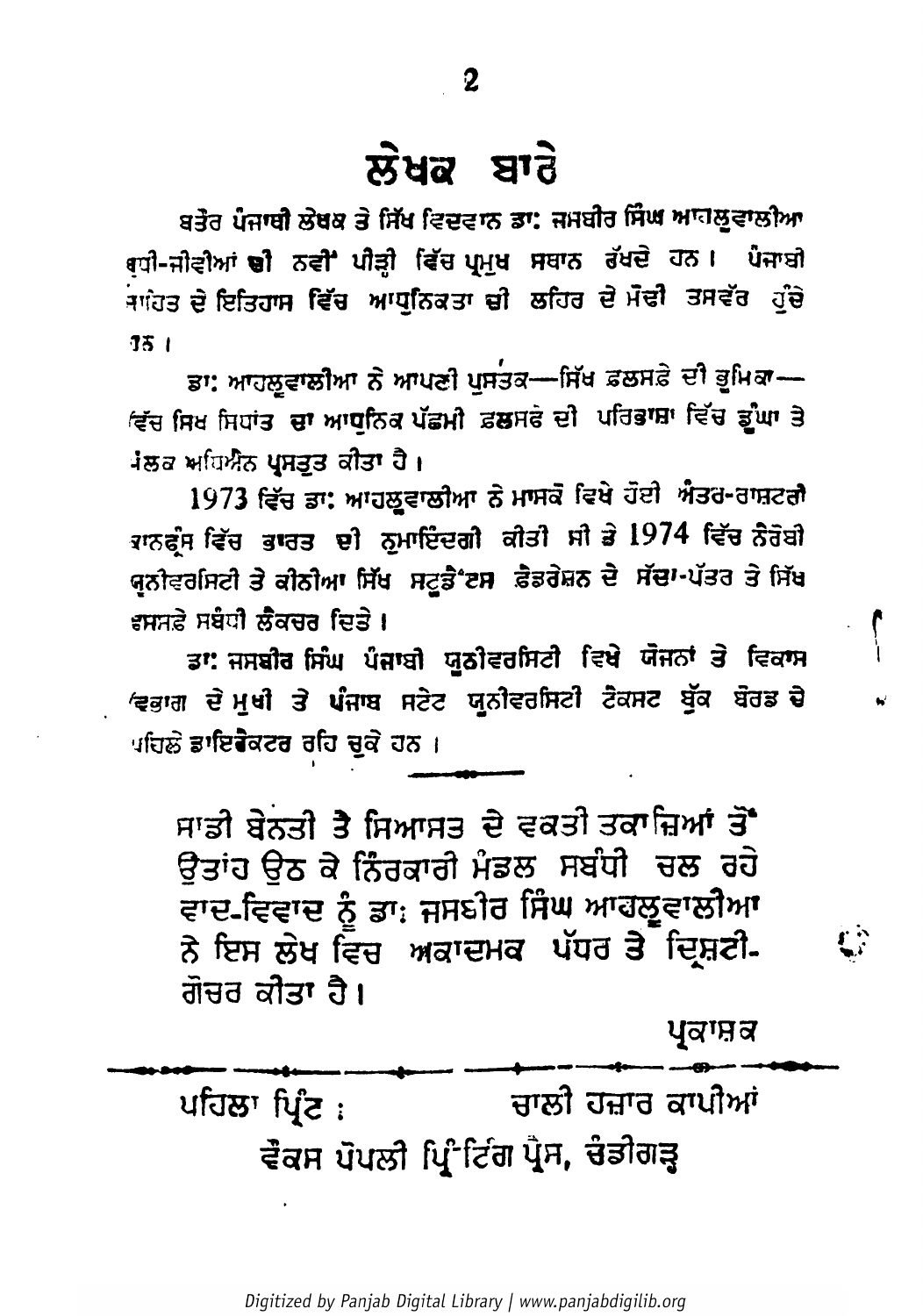### ਇਤਿਹਾਸਕ ਪਿਛੋਕੜ:

ਉਦਾਸੀਆਂ, ਮੀਣਿਆਂ, ਦੀਵਾਨਿਆਂ, ਧੀਰਮੱਲੀਆਂ, ਰਾਮਰਾਇਆਂ ਅਾਂ ਵੱਲੋਂ' ਸਮੇਂ' ਸਮੇਂ' ਸਿਖਮਤ ਦੇ ਵਿਰੋਧ ਵਿੱਚ ਚਲਾਇਆਂ ਪ੍ਰਤਿਗਾਮੀ ਸੈਪਰਦਾਵਾਂ ਦਾ ਉਸ ਲੜੀ ਵਿੱਚ ਹੀ ਸੰਤ ਨਿਰੰਕਾਰੀ ਮਡਲ ਦੀ ਸੈਪਰਦਾਇ ਸ਼ਮਿਲਤ ਹੈ ਜਿਸ ਦਾ ਮਨੌਰਥ ਸਿੱਖ ਸਿਧਾਂਤ ਦੀ ਸ਼ੁਧਤਾ, ਸਿਖ ਲਹਿਰ ਦੀ ਅਖੰਡਤਾ, ਸਿੱਖ ਸਮਾਜ *ਢੰ* ਇਕਾਗਰਤਾ ਤੇ ਸਿੱਖ ਕੌਮ ਦੀ ਹਸਤੀ ਤੇ ਹੈਸੀਅਤ ਨੂੰ ਭੰਗ ਕਰਨਾ ਹੈ । ਸੰਖੇਪ ਵਿੱਚ ਸਿੱਖ ਮਜੂਬ ਦੇ ਵਿਸ਼ੇਸ਼ ਕਿਰਦਾਰ ਤੇ ਇਸ ਕਿਰਦਾਰ ਚੌਂ ਉਪਜੇ ਉਦੇਸ਼ ਨੂੰ ਆਂਡੇ ਬੋਂ ਹੀ ਚੁਨੌਤੀ ਚਲੀ ਆ ਰਹੀ ਹੈ—ਬਾਹਰੋਂ ਇਹ ਚੈਲੰਜ**ਂ ਸਥਾਪਤ** ਰਾਜ–ਸੱਸ ਵਲੋਂ ਰਿਹਾ ਹੈ ਤੇ ਅੰਦਰੋਂ ਪ੍ਰਤਿਕੁਲ ਸੈਪਰਦਾਵਾਂ ਦੇ ਰੂਪ ਵਿੱਚ ਵਿਚਰਦਾ ਰਿਹ ਹੈ ਜੋ ਸਿੱਖੀ ਦੀ ਮੁਲਧਾਰਾ ਦੇ ਮੁਕਾਬਲੇ ਖੜੀਆਂ ਹੁੰਦੀਆਂ ਰਹੀਆਂ ਹਨ।

ਮੱਧ-ਕਾਲ ਵਿੱਚ ਜਦੋਂ ਭਾਰਤ ਵਿੱਚ ਇਸਲਾਮ ਦੇ ਪ੍ਰਵੇਸ਼ ਨਾਲ ਮੁਸਲਮਾਨ ਹਕੂਮਤ ਨੇ ਹਿੰਦੂ ਸਮਾਜ ਨੂੰ ਸਮਾਜਕ-ਰਾਜਨੀਤਕ ਇਕਤਦਾਰ ਤੋਂ ਵਾਲਿਆਂ ਕਾ ਦਿੱਤਾ ਤਾਂ ਦੋ ਪਰਿਕਰਮ ਥੈਦਾ ਹੋਏ। ਭਗਤੀ ਲਹਿਰ ਨੇ ਹਿੰਦੂ ਸਮਾਜ ਦਾ ਸਮਾਜਕ-ਰਾਜ਼ਨੀਤਕ ਤਾਕਤ ਨਾਲੋਂ ਵਿਛੋੜੇ ਨੂੰ ਹੇਠਲੀ ਉਤੇ ਵਰਕੇ ਆਤਮਾ<sub>ਂ</sub> ਵ ਪਰਮਾਤਮਾ ਦੇ ਵਿਯੋਗ ਦੇ ਰੂਪ ਵਿੱਚ ਪੇਸ਼ ਕੀਤਾ, ਯਾਨੀ ਹਲਤ (ਇਸ-ਲੌਕੇ) ਵਿੱਚ ਤਾਕਤ ਦੇ ਹੱਥੋਂ ਨਿਕਲ ਜਾਣ ਕਾਰਨ ਹੋਈ ਹਾਨੀ ਦਾ ਮੁਆਵਜ (compensation) ਪਲਤ (ਪ੍ਰਲੌਕ) ਵਿੱਚ (ਆਤਮਾ-ਪਰਮਾਤਮਾ ਦੇ ਪੁਨ<sup>5.</sup> ਮਿਲਣ ਦੇ ਰੂਪ ਵਿੱਚ) ਪ੍ਰਾਪਤ ਹੋਣ ਦਾ ਕਾਲ**ਪਨਿਕ ਤਸੱਵਰ ਪੇਸ਼ ਕੀਤਾ** । ਇ ਇਕ ਨਾਂਹ-ਮੁਖੀ ਪ੍ਰਤਿਕਰਮ ਹੀ ਸੀ ।

ŧ

ਦੂਜੇ ਪਾਸੇ ਸਿੱਖਮਤ ਨੇ ਇਕ ਹਾਂ-ਮੁਖੀ ਪ੍ਰਤਿਕਰਮ ਪੇਸ਼ ਕੀਤਾ । ਧਰਮ ਵੇ ਅਰਥਾਂ ਵਿੱਚ ਇਓ<sup>:</sup> ਵਿਸਥਾਰ ਕੀਤਾ ਕਿ ਇਸ ਘੇਰੇ ਵਿਚ ਆਤਮਾ ਤੇ ਪਰਮਾਤਮ ਦੇ ਸਬੰਧਾਂ ਦੇ ਨਾਲ ਨਾਲ ਮਨੁਖ ਦੇ ਸਮਾਜ ਦੇ ਰਾਸ਼ਟਰ ਨਾਲ ਰਿਸ਼ਤੇ ਨੂੰ ਵੀ ਏ ਆਂਦਾ । ਇਸ ਤਰ੍ਹਾਂ ਧਰਮ ਦਾ ਅਰਥ ਸਮਾਜੀ-ਰਾਸ਼ਟਰੀ ਕਰਤੱਵ ਤਕ ਫ਼ੈਲ ਗਿਆ<sub>ਂ</sub> ਦੂਸਰੇ ਸ਼ਬਦਾਂ ਵਿੱਚ ਸੈਮਿਟਕ ਪਰੈਪਰਾ ਅਨੁਸਾਰ ਧਰਮ ਦਾ ਰੋਲ ਪ੍ਰਲੌਕ ਵਿੱਜ ਮਕਤੀ ਦੇ ਨਾਲ ਨਾਲ ਇਸ ਲੌਕ ਵਿਚ ਇਕ ਨਵਾਂ ਨਿਜ਼ਾਮ, ਕਾਇਮ, ਕਰਨਾ ਵੱ ਸਿਧ ਹੋਇਆਂ । ਇਸ ਤਰ੍ਹਾਂ ਭਗਤੀ ਦੇ ਨਾਲ ਸ਼ਕਤੀ ਡੇ ਰਾਜ-ਸੱਤਾ ਦਾ ਪ੍ਰਾਪਤਾਂ ਸੈਮਟਿਕ ਪਰੰਪਰਾ ਅਨੁਸਾਰ ਸਿਖ ਮਜ਼ਬ ਦਾ ਉਦੇਸ਼ ਬਣ ਕੇ ਸਾਹਮਣੇ ਆਈ ਜਿਸ ਨੂੰ ਸੱਤਾ ਤੇ ਬਲਵੰਡ ਨੇ ਗੁਰੂ ਗ੍ਰੰਥ ਸਾਹਿਬ ਵਿੱਚ ਐਕਤ ਆਪਣੀ/ਵਾਰ ਵਿੱਚ ਇਓ **ਦਰਸਾਇਆ ਹੈ :** 

ਨਾਨਕਿ ਰਾਜ ਚਲਾਇਆ - ਸਚੂ ਕੋਟ ਸਤਾਣੀ ਨੀਂਵਦੋ

ਇਸੇ ਉਦੇਸ਼ ਨੂੰ ਗੁਰੂ ਅਰਜਨ ਨੇ "ਹਲੇਮੀ ਰਾਜ" ਕਿਹਾ ਹੈ (ਜਿਸਦਾ ਅਰਾ 'ਥਓਕਰੇਸੀ ਨਹੀ) ਤੋਂ ਗੁਰੂ ਗੋਬਿੰਦ ਸਿੰਘ ਨੇ "ਚਕਵੈ ਪੲ"। ਇਸ ਨੂੰ *ਮੀਵ*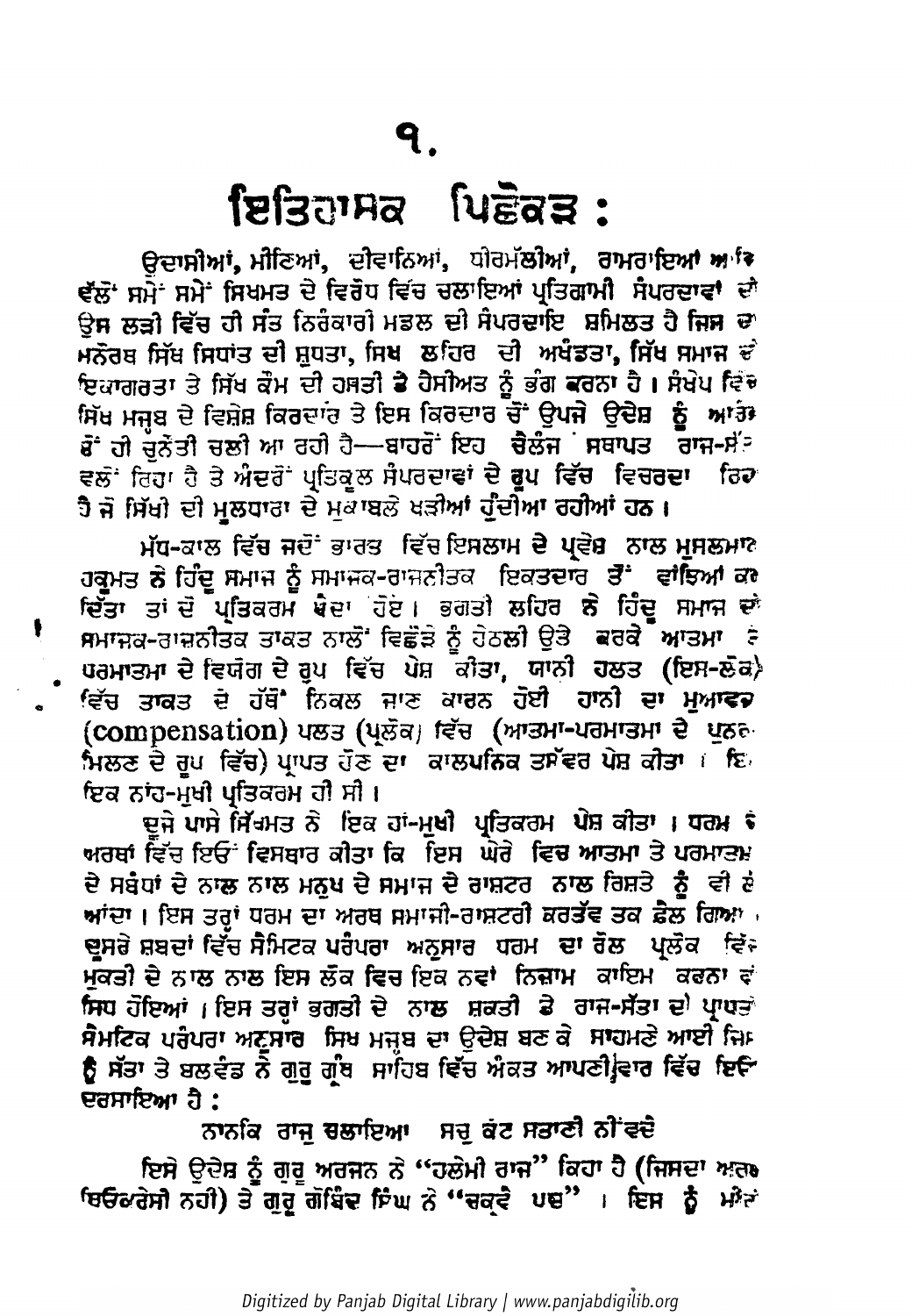secular. temporal sovereignty) ਦਾ ਨਾ ਦਿੱਤਾ ਗਿਆ ਹੈ, €ਮਿ੍ਤ ਦੀ ਰਸਮ ਰਾਹੀਂ ਸਿੱਖ ਤੋਂ ਸਿੰਘ ਬਣਨ ਤੇ ਪੀਰੀ ਦੇ ਪੈਥ ਨੂੰ ਸੌ ਪੇ ਜਾਣ ਦਾ (ਕਿਰਿਆ ਰਾਂਹੀ ਇਕ ਧਾਰਮਕ ਫ਼ਿਰਕਾ ਖਾਲਸਾ ਸਰੂਪ ਵਿੱਚ ਇਕ ਕੌਮ ਦੇ ਤੌਰ ≀ੌਪ੍ਰਗਟ ,ਹੋਇਆ ਜਿਸ ਨੂੰ ਗੁਰੂ ਗੋਬਿੰਦ ਸਿੰਘ ਨੌਂ "ਪ੍ਰਮਾਤਮਾ ਦੀ ਮੌਜ'' ⊱ 'ਅਕਾਲ ਪੂਰਖ ਦੀ ਫ਼ੌਜ<sup>°</sup>' ਕਿਹਾ ਹੈ । ਅਰਥ ਇਹ ਹੈ ਕਿ ਇਤਿਹਾਸ ਦੀ ਗਤਾ <u> «ਨੁ</u>ਸਾਰ ਇਤਿਹਾਸਕ ਮਿਸ਼ਨ ਦੀ ਪੁਰਤੀ ਲਈ ਇਕ ਕੌਮ ਦਾ ਜਨਮ ਹੋਇਆ ਜਿਸ <u>ਇੀ ਗੁਰੂ</u> ਸਾਹਿਬ ਅਲਾਹੀ ਹੁੱਕਮ (transcendental sanctions) !ਰਸਾਂਉਦੋਂ ਹਨ (ਆਗਿਆ ਭਈ ਅਕਾਲ ਕੀ-ਤਭੀ ਚਲਾਇਓ ਪੰਥ)। ਸੈਖੇਪ ਵੱਚ ਸਿੱਖਮਤ ਦੀ ਮੂਲ-ਧਾਰਾ ਗੁਰੂ ਨਾਨਕ ਦੇ ਪੈਚ ਪਰਵਾਣ-ਪੈਚ ਪਰਧਾਨ ∤ ਸੈਕਲਪ ਨੂੰ ਖਾਲਸਾਈ ਸਰੂਪ (ਕੌਮ), ਖਾਲਜਾਈ ਸੰਸਥਾ (ਪੌਜ ਪਿਆਰੇ, ਤਖ਼ਤ, ਤਸ਼ਾਨ ਸਾਹਿਬ ਆਦਿ) ਤੇ ਖਾਲਸਾਈ ਕੱਕਾਰ (symbolism of the tation) ਰਾਹੀਂ ਮੁਰਤੀਮਾਨ ਕਰਦੀ ਆਪਣੀ ਮੰਜ਼ਲ ਵੱਲ ਅਗੇ ਵਧਦੀ ਹੈ. <u>ਐਂ ਸਮੇਂ ਸਿਖ ਸਮਾਜ ਵਿੱਚ ਉਠੀਆਂ ਪਰਿਗਾਮੀ ਸੈਪਰਦਾਵਾਂ ਇਸ ਇਤਿਸਾਸਕ</u> ਤੀ ਵਿੱਚ ਬਾਧਕ ਬਣਦੀਆਂ ਹਨ, ਸਿਖੀ ਦੀ ਮੁਲ-ਧਾਰਾ ਦੇ ਰੁਖ਼ ਨੂੰ ਕੁਰਾਹ ਾਰਣ ਦਾ ਯਤਨ ਕਰਦੀਆਂ ਹਨ । ਇਹਨਾਂ ਦਾ ਮਾਰੂ ਨਿਸ਼ਾਨਾ ਹੈ: ਸਿਖੀ ਦੀ ਮੁਲ-ਾਰਾ ਦਾ ਖਾਲਸਾਈ ਸਰੂਪ (ਸਿਖਾਂ ਦੀ ਇਕ ਕੌਮ ਦੇ ਤੌਰ ਤੇ ਹਸਤੀ ਤੇ ਹੈਸੀਅਤ ; ਜਲਸਾਈ ਸੰਸਥਾਵਾਂ; ਖਾਲਸਾਈ ਚਿੰਨ੍ਹ (ਕਕਾਰ); ਖਾਲਸਾਈ ਸਾਧਨ (ਖੰਡ ਾ ਅੰਮ੍ਰਿਤ) ਤੇ ਖਾਲਸਾਈ ਮੰਜਲ (ਗੱਰੂ ਅਰਜਨ ਦਾ ਸੰਕਲਪਿਆ ਹਲੇਮੀ ਰਾਜ) । ਵਿਸ਼ੇਸ਼ ਤੌਰ ਤੇ ਸਿੱਖੀ ਦੀ ਮੂਲ-ਧਾਰਾ ਨੂੰ ਨੇਮ-ਬੱਧ ਕਰਦੀ ਵਿਚਾਰਧਾਰਾ, ਾਯਾਨੀ ਜਖ ਸਿਧਾਂਤ ਜਿਸਦਾ ਸੋਮਾ ਹੈ ਗੁਰੂ ਗ੍ਰੰਥ ਸਾਹਿਬ । ਇਸ ਪ੍ਰਸੈਗ ਇਹ ਸਹਿਜੇ ਹੀ ਅਭਿਆ ਜਾ ਸਕਦਾ ਹੈ ਕਿ ਸੰਤ ਨਿਰੰਕਾਰੀ ਮੰਡਲ ਵਲੌਂ ਕਿ ਉ ਸਿਖਾ ਸਿਧਾਂਤ ਦੇ iਮੇ, ਗੁਰੂ ਗ੍ਰੰਥ, ਨੂੰ ਗੁਰੂ-ਪੱਦ ਤੋਂ ਖਾਰਜ ਕੀਤਾ ਜਾਂਦਾ ਹੈ. ਕਿਉਂ ਖੰਡੇ ਦੇ ਐਮ੍ਰਿਤ <u>" ਤਿਆਂਗ ਕਰਕੇ ਚਰਨਾਮ੍ਰਿਤ ਪਿਲਾਇਆ ਜਾਂਦਾ ਹੈ, ਕਿਉਂ ਖ਼ਾਲਸਾਈ ਕੌਮ ਦੇ</u> ਾਲਸਾਈ ਚਿੰਨ (ਕੇਸਾਂ) ਦੀ ਬੇ-ਅਦਬੀ ਕੀਤੀ ਜਾਂਦੀ ਹੈ, ਕਿਉਂ ਪੰਜਾਂ ਦੀ ਥਾਂ ਸਭ ਾਆਰੋ ਥਾਪ ਕੇ ਖਾਲਸਾਈ ਸੰਸਥਾ ਦੀ ਮਾਨ ਮਰਯਾਦਾ ਭੰਗ ਕੀਤੀ ਜਾਂਦੀ ਹੈ।

ਸਿਖ ਇਤਿਹਾਸ ਵਿੱਚ ਜੋ ਸਥਿਤੀ ਅੱਜ ਪੈਦਾ ਹੋਈ ਹੈ, ਕੋਈ ਪਹਿਲੀ ਵਾਰ /ਤਪੰਨ ਨਹੀਂ ਹੋਈ। ਇਸ ਲਈ ਏਸ ਸਥਿਤੀ ਦਾ ਮੁਕਾਬਲਾ ਕਰਨ ਲਈ ਦਨ ਆਪਣੇ ਇਤਿਹਾਸ *ਤੋ*' ਰੌਸ਼ਨੀ ਪ੍ਰਾਪਤ ਕਰਨੀ ਚਾਹੀਦੀ ਹੈ। ਗੁਰੂ ਨਾਨਕ ਲੈ ਉਹਨਾਂ ਦੇ ਆਪਣੇ ਪੁਤਰ ਬਾਬਾ ਸਿਰੀ ਚੰਦ ਵਲੋਂ' ਉਦਾਸੀ ਸੰਪਰਦਾਇ ਚਲੀ ਜਸ ਨੂੰ ਖੁਦ ਗੁਰੂ ਨਾਨਕ ਜੀ ਨੇ ਅਪ੍ਰਵਾਨ ਕੀਤਾ। ਏਸੇ ਲਈ ਗੁਰੂ ਗੱਦੀ ਯ਼ੂ ਔਗਦ ਨੂੰ ਦਿੱਤੀ । ਜਦੋਂ ਗੁਰੂ ਐਂਗਦ ਜੀ ਦੇ ਪੁਤਰ (ਦਾਤ੍ਰ ਜੀ ਤੇ ਦਾਸ਼ੂ<br>ਜੋ ਸਿੱਖੀ-ਮਾਰਗ ਤੋਂ ਵੱਖ ਰਾਹ ਉਲੀਕਣ ਲਗੇ ਤਾਂ ਉਹਨਾਂ ਨੂੰ ਵੀ ਸਿਖ ਲਹਿਰ ਥੇ ਸਵੀਕਾਰ ਨਾ ਕੀਤਾ । ਏਹੋ ਹਾਲ ਗੁਰੂ ਅਮਰ ਦਾਸ ਜੀ ਦੇ ਪੁਤਰਾਂ (ਮੋਹਨ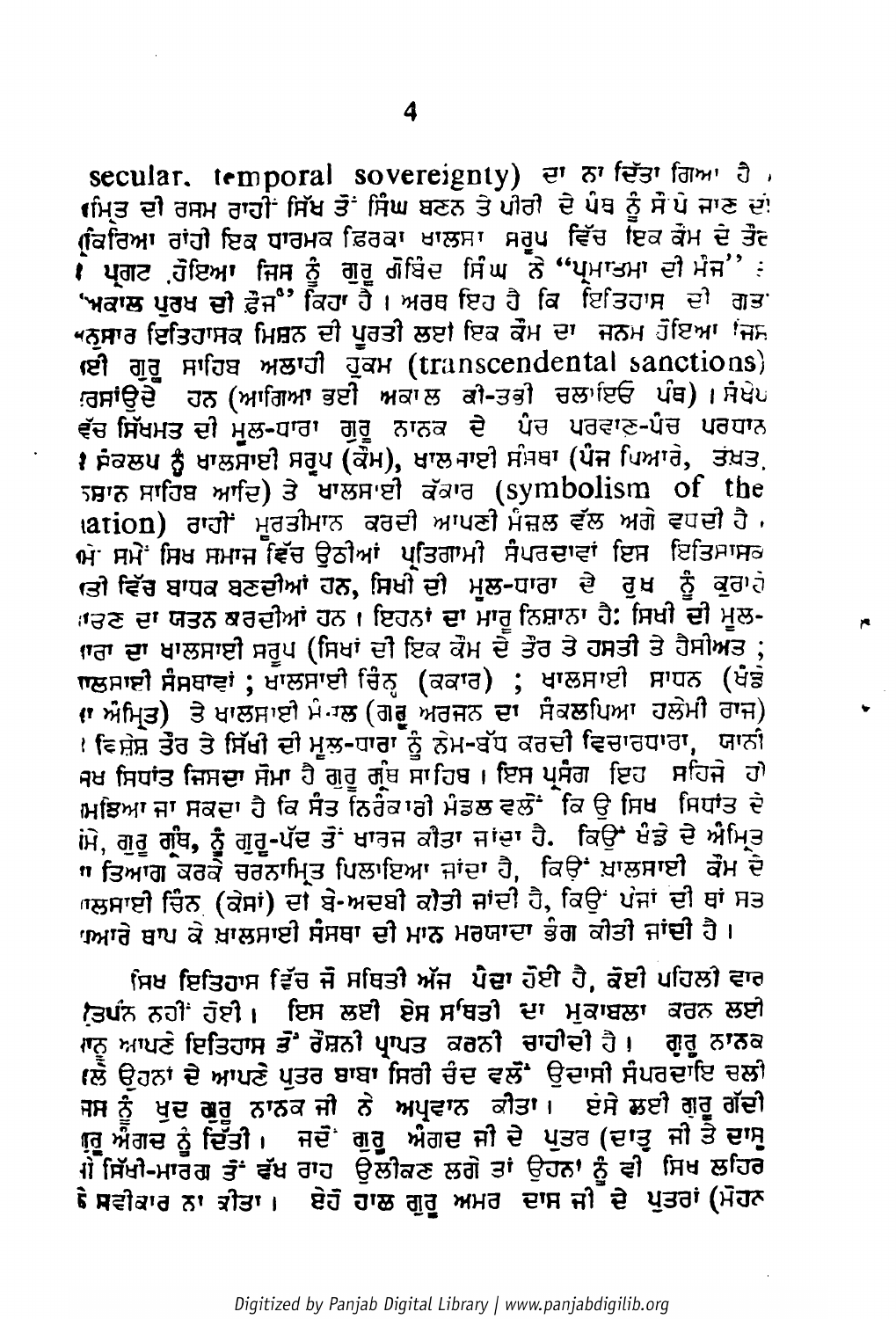ਜੀ ਤੇ ਮੌਹਰੀ ਜੀ) ਦਾ ਹੌਇਆ। ਫ਼ਿਰ ਗੁਰੁ ਅਰਜਨ ਦੇ ਭਰਾ ਪ੍ਰਿਥੀ ਚੌਦ (ਜਿਸ ਨੂੰ ਭਾਈ ਗੁਰਦਾਸ ਨੇ ਮੀਣ ਹੋਣ ਦਾ ਨਾਂ ਦਿੱਤਾ), ਗੁਰੂ ਹਰਿ ਰਾਏ ਦੇ ਭਰਾ ਧੀਰ ਮੱਲ ਤੇ ਗੁਰੂ ਹਰਿ ਕ੍ਰਿਜ਼ਨ ਦੇ ਭਰਾ ਰਾਮਰਾਏ ਵਲੋਂ ਵੀ ਸਿੱਖੀ ਦੀ ਮੂਲ ਧਾਰਾ ਦਾ ਵਿਰੋਧ ਹੋਇਆ। ਇਹਨਾਂ ਸਾਰਿਆਂ ਦੇ ਮੁਖ ਲਛਣ ਸੰਤ ਨਿਰੈਕਾਰੀ ਸੰਪਰਦਾਇ ਨਾਲ ਮੇਲ ਖਾਂਦੇ ਹਨ। ਪਹਿਲਾ ਇਹ ਕਿ ਇਹਨਾਂ ਸਾਰਿਆਂ ਨੇ (ਸਣੇ ਨਿਰੰਕਾਰੀ ਮੌਡਲ ਦੇ) ਗੁਰਬਾਣੀ ਦਾ ਸਹਾਰਾ ਲੌਕੇ ਗੁਰੂਬਾਣੀ ਵਿੱਚ ਮਿਲਾਵਟ ਕਰਨ ਤੌਂ ਸੈਕੋਚ ਨਹੀਂ ਕੀਤਾ । ਪ੍ਰਿਥੀ ਚੋਦ ਦੇ ਪੁਤਰ ਮਿਹਰਬਾਨ ਨੇ ਗੁਰ੍ ਨਾਨਕ ਦੀ ਸਾਖੀ ਲਿਖੀ ਜਿਸ ਵਿੱਚ ਗੁਰੰਮਤ-ਵਿਰੋਧੀ ਐਸ਼ ਲੈ ਆਂਦੇ । ਰਾਮਰਾਏ ਨੇ ਗੁਰੂ ਨਾਨਕ ਦੇ ਸ਼ਬਦ**ਂ ਵਿੱਚ ਅਦਲਾ-ਬਦਲੀ ਕਰਕੇ ਔਰੰਗਜ਼ੇਬ** ਦੀ ਖੁਸ਼ੀ ਪ੍ਰਾਪਤ ਕੀਤੀ। ਨਿਰੰਕਾਰੀ ਮੰਡਲ "ਸੰਪੂਰਨ ਅਵਤਾਰ ਬਾਣੀ" ਵਿੱਚ ਤੇ ਹੋਰ ਥਾਵਾਂ ਤੇ ਗੁਰਬਾਣੀ ਦਾ ਅਜੇਹਾ ਮਿਲਗੋਭਾ ਪੇਸ਼ ਕਰਦਾ ਹੈ, ਜਿਸ ਨਾਲ ਗੁਰਮਤ ਦੀ ਸ਼ੁਧਤਾ ਭੰਗ ਹੁੰਦੀ ਹੈ।—

> ਆਇਆ ਗਰਬਚਨ ਅਵਤਾਰ ਸਾਰੇ ਜਗ ਦਾ ਪਾਲਨਹਾਰ ਸਾਡਾ ਕਰ ਗਿਆ ਬੇੜਾ ਪਾਰ ਜੋ ਤੁਧ ਭਾਵੇ ਸਾਈ ਭਲੀਕਾਰ ਤੂੰ ਸਦਾ ਸਲਾਮਤ ਨਿਰੰਕਾਰ

ਏਥੇ ਨਿਰੈਕਾਰੀ ਬਾਬੇ ਦੀ ਮਹਿਮਾ ਵਿਚ ਲਿਖੀਆਂ ਪਹਿਲੀਆਂ ਤਿਨ ਸਤਰਾ ਨਾਲ ਅਗੋਂ ਦੋ ਗੁਰਬਾਣੀ ਦੀਆਂ ਲਾਈਨਾਂ ਜੋੜ ਦਿੱਤੀਆਂ ਹਨ। ਇਹ ਗੁਰਬਾਣੀ ਨੂੰ ਮਿਲਗੌਭਾ ਬਨਾਉ ਣਾ ਹੀ ਨਹੀਂ ਸਗੋਂ ਗੁਰਬਾਣੀ ਦਾ ਦੂਰ-ੳ੫ਯੋਗ ਵੀ ਹੈ ਯਾਨੀ ਨਿਰੈਕਾਰੀ ਬਾਬੇ ਨੂੰ ਦੇਹ-ਧਾਰੀ ਗੁਰੂ ਸਾਬਤ ਕਰਨ ਲਈ ਗੁਰੂਬਾਣੀ ਨੂੰ ਤਰੱਕ-ਸਿਧੀ ਲਈ ਵਰਤਿਆ ਹੈ ⊦਼ ਏਸ ਤਰਾਂ ''ਸੰਪੂਰਨ ਅਵਤਾਰ ਬਾਣੀ'' ਵਿੱਦ ਇਕ ਪਾਸੇ "ਪੌਥੀ ਗੁਰ ਨਹੀਂ ਹੌਂਦੀ" (ਸਫ਼ਾ 240) ਕਹਿ ਕੇ ਗੁਰੂ-ਗ੍ਰੰਥ ਚਾ ਅਪਮਾਨ ਕੀਤਾ ਹੈ ਪਰ ਦੂਜੇ ਪਾਸੇ ਗੁਰੂਬਾਣੀ ਨੂੰ ਨਿਰੈਕਾਰੀ ਬਾਬੇ ਦੇ ਰੱਬੀ ਗੁਣ ਸਿਧ ਕਰਨ ਲਈ ਵਰਤਿਆ ਹੈ **:** 

> "ਬਾਣੀ ਆਖੇ ਇਹ ਹੀ ਰਬ ਹੈ · ਜੋ ਅਵਤਾਰ ਵਿਖਾਇਆ ਸੀ''

 $\ldots$ . $(R\vec{s}$  207)

ਨਿਰੰਕਾਰੀ ਬਾਬੇ ਨੂੰ ਦੇਹ-ਧਾਰੀ ਗੁਰੂ ਕਰਾਰ ਦੇਣਾ ਪ੍ਰਿਥੀ ਚੰਦ, ਧੀਰ ਮੱਲ ਤ ਰਾਮ ਰਾਏ ਦੀ ਕਾਫ਼ਰਾਨਾ ਪ੍ਰਥਾ ਨੂੰ ਹੀ ਅਪਨਾਉਂਣਾ ਹੈ। ਫ਼ਰਕ ਸਿਰਫ਼ ਇਹ ਹੈ ਰਿ ਜਿਥੇ ਪ੍ਰਿਥੀ ਚੈਦ ਨੇ ਗੁਰੂ ਅਰਜਨ ਦੇ ਮੁਕਾਬਲੇ, ਧੀਰਮਲ ਨੇ ਗੁਰੂ ਹਰਿ ਰਾਏ ਦੇ ਮੁਕਾਬਲੇ ਤੇ ਰ ਮ ਰਾਏ ਨ ਗੁਰੂ ਹਰਿ ਕ੍ਰਿਸ਼ਨ ਦੇ ਮੁਕਾਬਲੇ ਗੁਰੂਡਮ ਸਥਾਪਿਤ ਕੀਤਾ ਸੀ ਉਥੇ ਨਿਰੈਕਾਰੀ ਬਾਬਾ ਤੱਕੀ ਕਰਕੇ ਸਿਰਫ਼ ਇਕ ਗੁਰੂ ਦੇ ਮੁਕਾਬਲੇ ਨਹੀਂ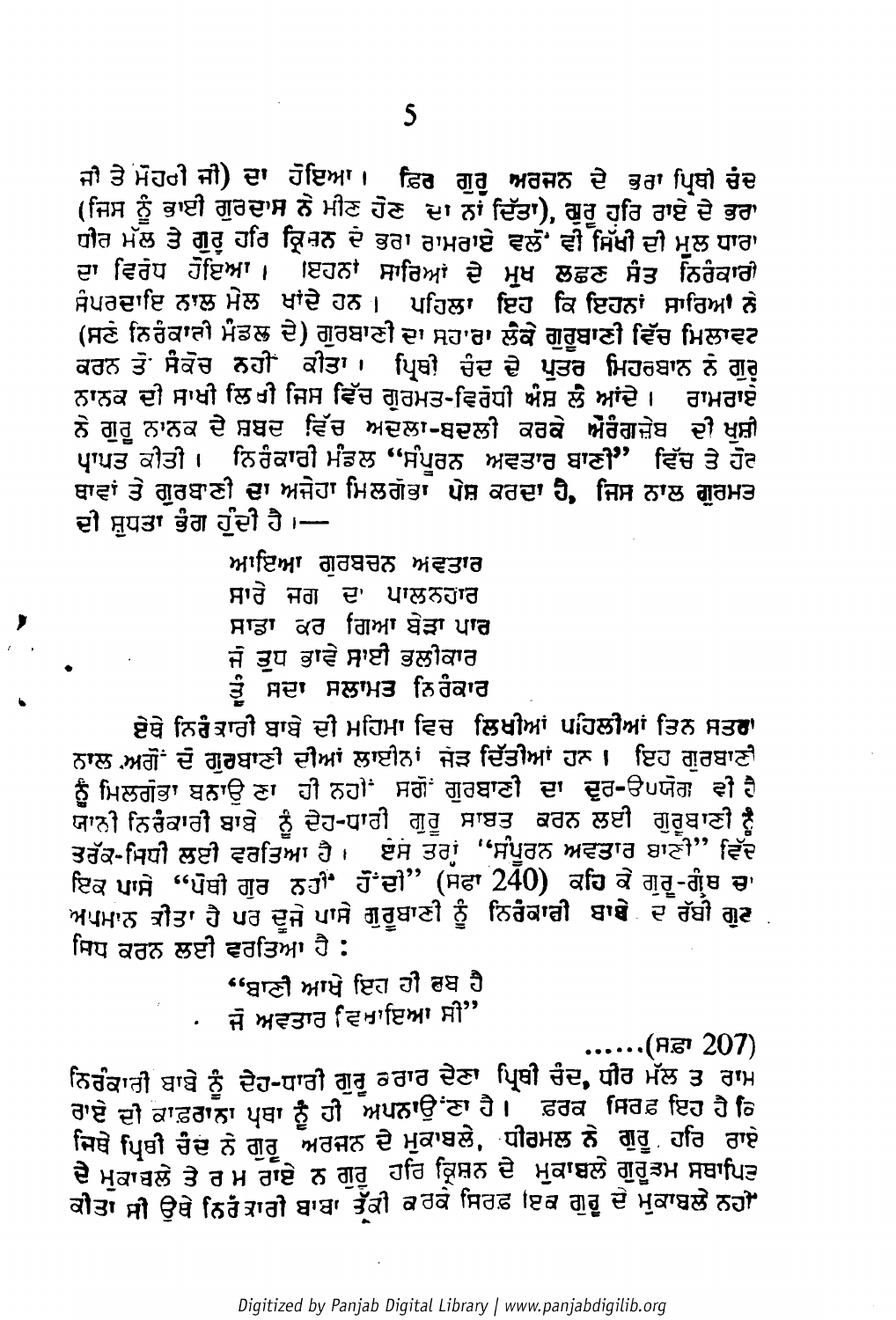ਜਗੋਂ ਦਸਾਂ ਗੁਰੂਆਂ ਦੀ ਜੋਤ-ਗੁਰੂ ਗ੍ਰੈਥ ਦੇ ਮੁਕਾaਲੇ ਆਪਣੇ ਆਪ ਨੂੰ ਗੁਰੂ ਕਰਾਰ ਦੀ ਦਾ ਹੈ। ਇਥੇ ਹੀ ਬਸ ਨਹੀਂ ਆਪਣੇ ਆਪ ਨੂੰ ਗੁਰੂ ਨਾਨਕ ਦਾ ਅਵਤਾਰ ਤੇ ਅਜੋਕੇ ਯਗ ਦਾ 'ਰਬ' ਹੋਣ ਦਾ ਦਾਅਵਾਂ ਕਰਦਾ ਹੈ। ਇਕ ਹੋਰ ਲ*ਛ*ਣ ਜੋ ਨਿਰੰਕਾਰੀ ਬਾਬੇ ਦੇ ਦੈਭ ਦਾ ਪਹਿਲੇ ਭੇਖਾਂ ਨਾਲ ਸਾਂਝਾ ਹੈ, ਉਹ ਇਹ ਹੈ ਕਿ ਇਹਨਾਂ ਸਾਰੀਆਂ ਸੈਪਰਦਾਵਾਂ ਨੂੰ ਬਾਹਰੋੰ ਮਦਦ ਸਿਖ ਗੁਰੂਆਂ ਦੇ ਮੁਤਾਬਲੇ ਵਖ**ਰਾ** ਗੁਰੂਡਮ ਸਥਾਪਿਤ ਕਰਨ ਲਈ ਮਿਲਦੀ ਚਲੀ ਆ ਰਹੀ ਹੈ।

## 2. ਵਾਦ-1ਵਵਾਦ ਵਿਚ ਉਠੇ ਨੁਕਤੇ

ਮੈਡਲ ਨਿਰੈਕਾਰੀਆਂ ਨੂੰ ਇਹਨਾਂ ਦੇ ਪੂਰਵਜ਼ਾਂ (ਉਦਾਸੀਆਂ ਮੀਣਿਆਂ, ਦੀਵਾਨਿਆਂ, ਧੀਰਮਲੀਆਂ, ਰਾਮਰਾਇਆਂ) ਦੀ ਲੜੀ ਵਿੱਚ ਵੇਖਣ ਨਾਲ ਇਸ ਮਸਲੇ ਸਬੰਧੀ ਵਾਦ-ਵਿਵਾਦ ਵਿੱਚ ਉਠੇ ਨੁਕਤੇ ਆਪਣੇ ਆਪ ਨਜਿੱਠੇ ਜਾਂਦੇ ਹਨ । ਪਹਿਲਾਂ ਨੁਕਤਾ ਧਾਰਮਿਕ ਅਜ਼ਾਦੀ**ਦਾ** ਹੈ । ਸ਼ਿਧਾਂਤਕ ਤੌਰ ਤੇ ਉਹ  $(\Theta)$ ਰੁਥ ਜਾਂ ਵਿਚਾਰ ਪ੍ਰਬੰਧ ਹੀ ਅਸਹਿਣਸ਼ੀਲ ਹੁੰਦੇ ਹਨ ਜੋ ਇਹ ਦਾਅਵਾਂ ਕਰਨ ਕਿ ਉਹ ਸਤਿ ਦਾ ਸੈਪੁਰਨ ਡੇ ਐਤਮ ਪ੍ਰਕਾਸ਼ ਹਨ । ਕਈ ਮਜ਼੍ਬ ਅਜੇਹਾ ਦਾਅਵਾ ਕਰਦੇ ਹਨ ਖਾਸ ਕਰ ਸੈਮਿਟਕ ਪਰੈਪੌਰਾ ਦੇ । ਹੀਗਲ ਦਾ ਫ਼ਲਖ਼ਫ਼ਾਂ ਵੀ ਅਜੇਹਾ ਦਾਅਵਾ ਕਰਦਾ ਹੈ । ਅਜੇਹੇ ਵਿਚਾਰ-ਪ੍ਰਬੰਧ ਸਮਾਜੀ-ਸਿਆਸੀ ਪੱਧਰ ਉਤੇ ਖੁਲ੍ਹੇ ਝੂਲ੍ਹੇ ਸਮਾਜ (open society) ਦੀ ਥਾਂ ਤੇ ਡਿਕਟੇਟਰੀ. ਇਕਾਤਮਕ (totalitarian) ਨਿਜ਼ਾਮ ਦੀ ਆਧਾਰ-ਸ਼ਿਲਾ ਬਣਦੇ ਹਨ। ਸਿੱਖ ਮਜ਼ਬ ਦਾ ਸਤਿ ਦਾ ਐਤਮ ਪ੍ਰਕਾਸ਼ ਹੋਣ ਦਾ ਅਜੇਹਾ<sub>ਂ</sub> ਕੋਈ ਦਾਅਵਾਂ ਨਹੀਂ' (ਖੋਜੀ<sup>ੋ</sup> ਉਪਜੈ ਬਾਦੀ ਬਿਨਸੈ)। ਇਸ ਲਈ ਸਿਖ ਧਰਮ ਕੇਵਲ ਇਕ ਮੁਕਤ-ਦੁਆਰ, ਕੇਵਲ ਇਕ ਕਲਿਆਣ-ਮਾਰ**ਗ, ਪ**ਰਮਾਤਮਾ ਤੱਕ ਪਹੁੰਚਣ ਦੇ ਕੇਵਲ ਇਕ ਸਾਧਨ ਦਾ ਧਾਰਨੀ ਨਹੀ**:** 

> ਜਗਤ ਜਲੰਦਾ ਰਖਿ ਲੈ ਆਪਣੀ ਕਿਰਪਾ ਧਾਰਿ ॥ ਜਿਬੂ ਦੁਆਰੇ ਉਬਰੇ ਤਿਤੋਂ ਲੈਂਹੂ ਉਬਾਰਿ ॥

ਦੇਸੇ ਲਈ ਸਿਖਧਾਰਾ ਵਿਚ ਕੱਟੜ-ਪੰਥੀ ਰੂਚੀ ਲਈ ਕੋਈ ਥਾਂ ਨਹੀਂ । ਸਿਖ ਮਜੂਬ ਇਕ ਸਹਿਣਸ਼ੀਲ ਧਰਮ ਹੈ । ਸੈਸਾਰ ਭਰ ਦੇ ਧਾਰਮਿਕ ਗ੍ਰੰਥਾਂ ਵਿਚ ਸ੍ਰੀ ਗੁਰੂ ਗ੍ਰੰਥ ਜਾਹਿਬ ਹੀ ਅਜੇਹਾ ਪਾਵਨ ਗ੍ਰੰਥ ਹੈ ਜੋ ਹਿੰਦੂ ਨੂੰ ਚੋਗਾ ਹਿੰਦੂ ਤੇ ਮੁਸਲਮਾਨ ਨੂੰ ਚੋਗਾ ਮੁਸਲਮਾਨ ਹੋਣ ਦੀ ਪ੍ਰੋਰਣਾ ਦਿੰਦਾ ਹੈ । ਹੋਰਨਾਂ ਧਰਮਾਂ ਦੇ ਵਿਸ਼ਵਾਸ਼ਾਂ ਅਕੀਦਿਆਂ ਤੇ ਰਹੁ-ਰੀਤਾਂ ਦਾ ਸਤਕਾਰ ਕਰਦਾ ਹੈ । । ਮਿਸ਼ਾਲ ਵਜੋਂ ਗੁਰੁ ਗ੍ਰੰਥ ਸਾਹਿਬ ਦਾ ਸੁਨੇਹਾਂ ਮੁਸ਼ਲਮਾਨ ਨੂੰ ਆਪਣੇ ਦੀਨ ਅ**ਨੁਸਾਰ ਨਿਮਾਜ਼**ਾਂੜਣ<sup>ੋਂ</sup> ਦਾ**ੰਹੈ,** ਆਪਣਾ ਈਮਾਂਨ ਛਡਣ ਲਈ ਨਹੀਂ ।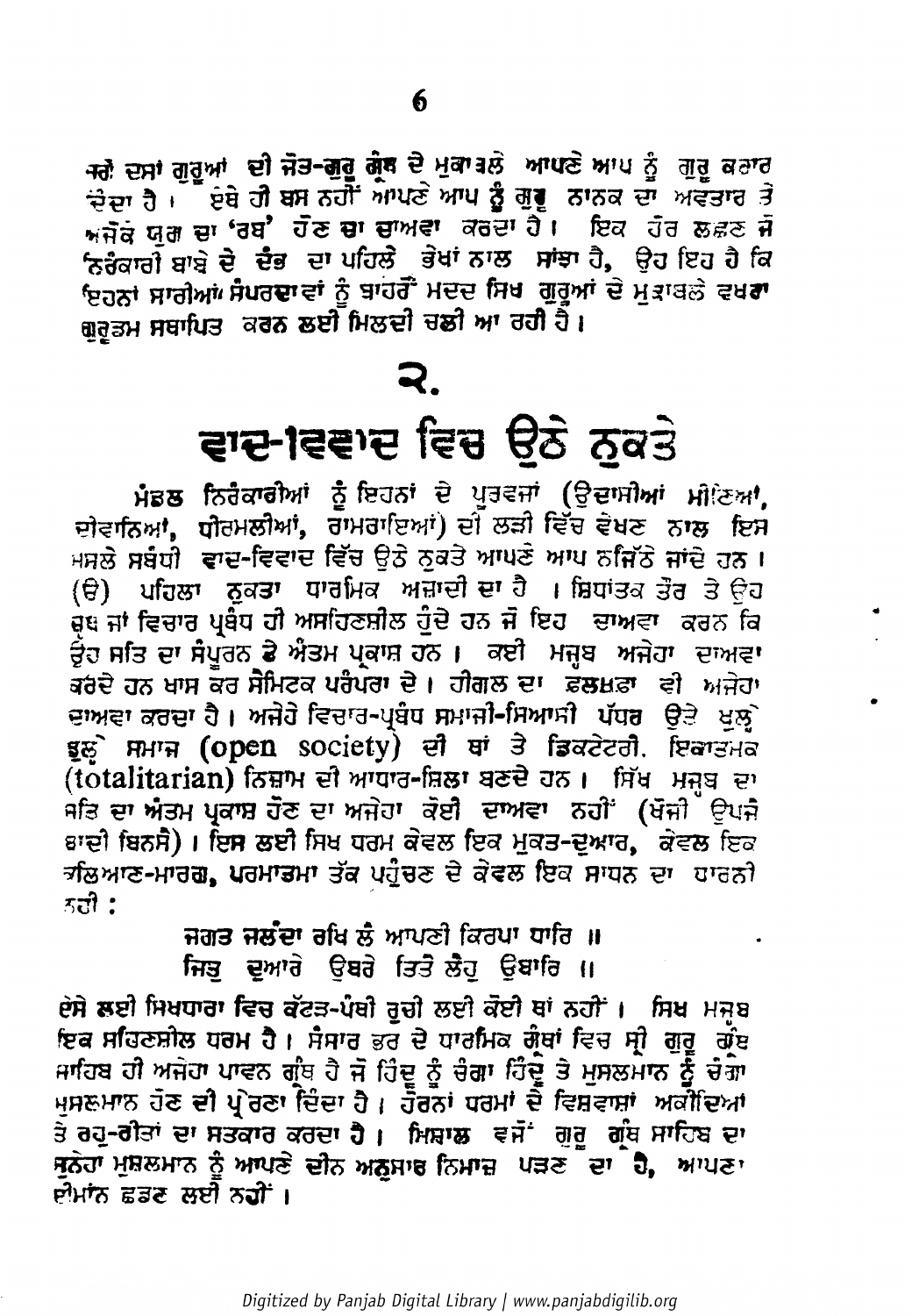#### ਉਠ ਫ਼ਰੀਦਾ ਉਜੂ ਸ਼ਾਜਿ ਸਬਹ ਨਿਵਾਜ ਗਜ਼ਾ**ਰਿ** ।

ਬਿੱਖ ਮਜੂਬ ਸਿਰਫ ਸਹਿਣਸ਼ੀਲ ਹੀ ਨਹੀਂ , ਸਿਰਫ ਹੋਰਣਾਂ ਧਰਮਾਂ ਦੇ ਅਕੀਦਿਆਂ ਤੇ ਰਹ-ਰੀਤਾਂ ਦਾ ਸਤਿਕਾਰ ਹੀ ਨਹੀਂ ਕਰਦਾ, ਸਗੋਂ` ਸਾਰੇ ਧਰਮਾਂ ਦੇ ਪੈਰੋਕਾਰਾਂ ਚੋ ਧਾਰਮਕ ਅਜ਼ਾਦੀ ਦੇ ਹੱਕ ਲਈ ਜੁਝਣ ਲਈ ਸਦਾ ਤਿਆਰ ਬਰ ਤਿਆਰ ਰਹਿੰਦਾ ਹੈ। ਤਿਲਕ ਤੇ ਜਨੇਉ ਧਾਰਨ ਕਰਨ ਦੀ ਅਜ਼ਾਦੀ ਲਈ ਸ੍ਰੀ ਗੁਰੂ ਤੇਗ ਬਹਾਦਰ ਦੀ ਸ਼ਹੀਦੀ ਮਿਸਾਲ ਵੌਜੋਂ ਪੇਸ਼ ਕੀਤੀ ਜਾ ਸਕਦੀ ਹੈ।

ਸੋਂ ਨਿਰੈਕਾਰੀ ਮੈਡਲ ਦੇ ਪੁਸੰਗ ਵਿੱਚ ਇਹ ਇਲਜ਼ਾਮ;ੌਲਗਾਉਣਾ ਕਿ ਸਿੱਖ ਮੰਡਲ ਨਿਰੈਕਾਰੀਆਂ ਦੀ ਧਾਰਮਿਕ ਅਜ਼ਾਦੀ ਭੈਗ ਕਰਨਾ ਚਾਹੁੰ**ਦੇ ਹਨ ਕਿ**ਸੇ *ਵਾਂ* ਪਖੋਂ' ਜਾਇਜ਼ ਤੇ ਤੱਥ-ਅਧਾਰਿਤ ਨਹੀਂ । ਨਿਰੰਕਾਰੀ ਮੈਡਲ ਉਦਾਸੀਆਂ, ਮੀਣਿਆਂ, ਧੀਰਮਲੀਆਂ, ਰਾਮਰਾਇਆਂ ਆਦਿ ਵਾਂਗ ਸਿਖ ਸਮਾਜ ਵਿਚ ਪੈਦਾ ਹੋਇਆ ਇਕ ਸੈਕਟ ਹੈ, ਇਕ ਪ੍ਰਤਿਗਾਮੀ ਸੰਪਰਦਾਇ ਹੈ। ਸੌ ਅਸਲ ਸਵਾਲ ਤਾਂ ਇਹ ਹੈ ਕਿ ਕੀ ਸਿਖ ਸਮਾਜ ਨੂੰ ਸਿਖ ਸਿਧਾਂਤ ਦੀ ਸ਼ੁਧਤਾ, ਸਿਖ ਲਹਿਰ ਦੀ ਅਖੰਡਤਾ ਤੇ ਸਿਖੀ ਦੇ ਖਾਲਸਾਈ ਰੂਪ ਦੀ ਸਵੈ-ਪਛਾਣ ਨੂੰ ਕਾਇਮ ਰੱਖਣ ਦਾ ਹੱਕ ਹੈ ਜਾਂ ਨਹੀਂ ? ਸੈਵਿਧਾਨਿਕ ਤੌਰ ਤੇ ਕੋਈ ਵੀ ਵਿਅਕਤੀ ਜਾਂ ਫਿਰਕਾ ਅਜੇਹੀ ਅਜ਼ਾਦੀ ਦਾ ਹੱਕਦਾਰ ਨਹੀਂ ਜੋ ਘੁਣ ਵਾਂਗ ਕਣਕ ਨੂੰ ਹੀ ਖਾਣ ਦਾ ਉਦੇਸ਼ ਰੱਖਦੀ ਹੋਵੇ।

(ਅ) ਵਿਚਾਰਅਧੀਨ ਵਾਦ-ਵਿਵਾਦ ਦਾ ਦੂਸਰਾ ਨੁਕਤਾ ਵੀ ਬਹੁਤ ਸ਼ਾਤਰਾਨਾ ਹੈ , ਪੜ੍ਹੇ ਲਿਖੇ ਤਬਕੇ ਵਿੱਚ ਇਹ ਪਰਚਾਰ ਕੀਤਾ ਜਾ ਰਿਹਾ ਹੈ ਕਿ ਜਿਸ ਤਰ੍ਹਾਂ ਆਪਣੇ ਆਰੈਕੁਕ ਸਮੇਂ ਸਿਖ ਮਜ਼ੂਬ ਨੇ ਹਿੰਦੂ ਰਹੁ-ਰੀਤਾਂ ਤੇ ਰਸਮ-ਰਿਵਾਜਾਂ ਦੇ 'ਸੈਕੀਰਣਪੁਣੇ ਵਿਰੁਧ ਇਕ ਸਹਿਜ-ਮਾਰੰਗ ਉਲੀਕਿਆ ਸੀ ਏਸੇ ਡਰ੍ਹਾ ਹੁਣ ਨਿਰੈਕਾਰੀ ਮੈਡਲ ਵੀ ਸਿਖ ਸਮਾਜ ਵਿੱਚ ਪਸਰੀਆਂ ਕੁਰੀਤੀਆਂ/ਪਾਬੈਦੀਆਂ ਤੇ ਤੈਗੀਆਂ (rigidities) ਵਿਰੁਧ ਪ੍ਰਤਿਕਰਮ ਵਜੋਂ ਇਕ ਨਵਾਂ ਸਹਿਜ-ਮਾਰਗ ਹੋਂਦ ਵਿਚ ਲਿਆ ਰਿਹਾ ਹੈ ਜਿਸ ਵਿਚ ਖਾਣ-ਪੀਣ ਪਹਿਨਣ ਦੀ ਕੋਈ ਪਾਬੰਦੀ ਨਹੀਂ, ਰਸਮਾਂ-ਚਿਵਾਜਾਂ ਦੀ ਪਕੜ ਨਹੀ ਤੇ ਰਹੁ-ਰੀਤਾਂ ਦੀ ਜਕੜ ਨਹੀਂ ਇਸ ਦਲੀਲ ਦੇ ਦੋਂ ਪੱਖ ਹਨ। ਪਹਿਲਾ ਪੱਖ ਸਿੱਖ ਲਹਿਰ ਦੇ ਆਪਣੇ ਇਤਿਹਾਸਕ ਰੋਲ ਨਾਲ ਸਬੰਧ ਰਖਦਾ ਨੂੰ। ਇਹ ਠੀਕ ਹੈ ਕਿ ਸਿੱਖ ਮਜ਼ੁਬ ਨੇ ਮੱਧ-ਕਾਲ ਦੇ ਭਾਰਤੀ ਸਮਾਜ ਦੀਆਂ ਕੱਟੜ ਰਹੁ-ਰੀਤਾਂ, ਰਸਮਾਂ ਰਿਵਾਜਾਂ ਨੂੰ ਵੰਗਾਰਿਆ ਸੀ। ਪਰ ਇਹ ਵੈਗਾਰ ਕਿਸ ਨੂੰ ਸੀ ? ਇਹ ਵੈਗਾਰ ਰਹੁ-ਰੀਤਾਂ ਦੇਾਂ ''ਭੇਖ'' ਵਿਰੁਧ ਸੀ। ਉਸ ਵੇਲੇ ਲੋਕਾਂ ਨੇ ਇਹਨਾਂ ਰਸਮਾਂ ਰਿਵਾਜਾਂ ਤੇ ਰਹੁ-ਰੀਤ ਦੇ ਮੁਢਲੇ "ਭਾਵ" ਨੂੰ ਛੱਡ ਕੇ ਇਹਨਾਂ ਨੂੰ ਬਤੌਰ "ਭੇਖ" ਧਾਰਨ ਕੀਤਾ ਹੋਇਆ ਸੀ। ਜੇ ਜਨੇਉ ਪਾਇਆ ਜਾਂਦਾ ਸੀ ਤਾਂ ਇਸਦੇ ''ਭਾਵ'' ਨੂੰ ਭੁਲ ਕੇ ਇਕ ''ਭੇਖ'' ਵਾਂਗ ਵਰਤਿਆ ਜਾਂਦਾ ਸੀ । ਯਾਨੀ ਅੰਦਰਲੀ ਸਪਿਰਟ ਦੀ ਬਜਾਬੇ ਬਾਹਰੀ ਰੁਖ ਤੇ ਜ਼ੌਰ ਦਿੱਤਾ ਜਾਂਦਾ ਸੀ। ਸਿੱਖ ਧਰਮ ਨੇ "ਭੇਖ" ਦੀ ਥਾਂ "ਭਾਵ" ਤੇ, ਬਾਹਰੀ ਰੂਪ ਦੀ ਥਾਂ ਆਂਤਿਕ ਸਪਿਰਟ ਤੇ ਬਲ